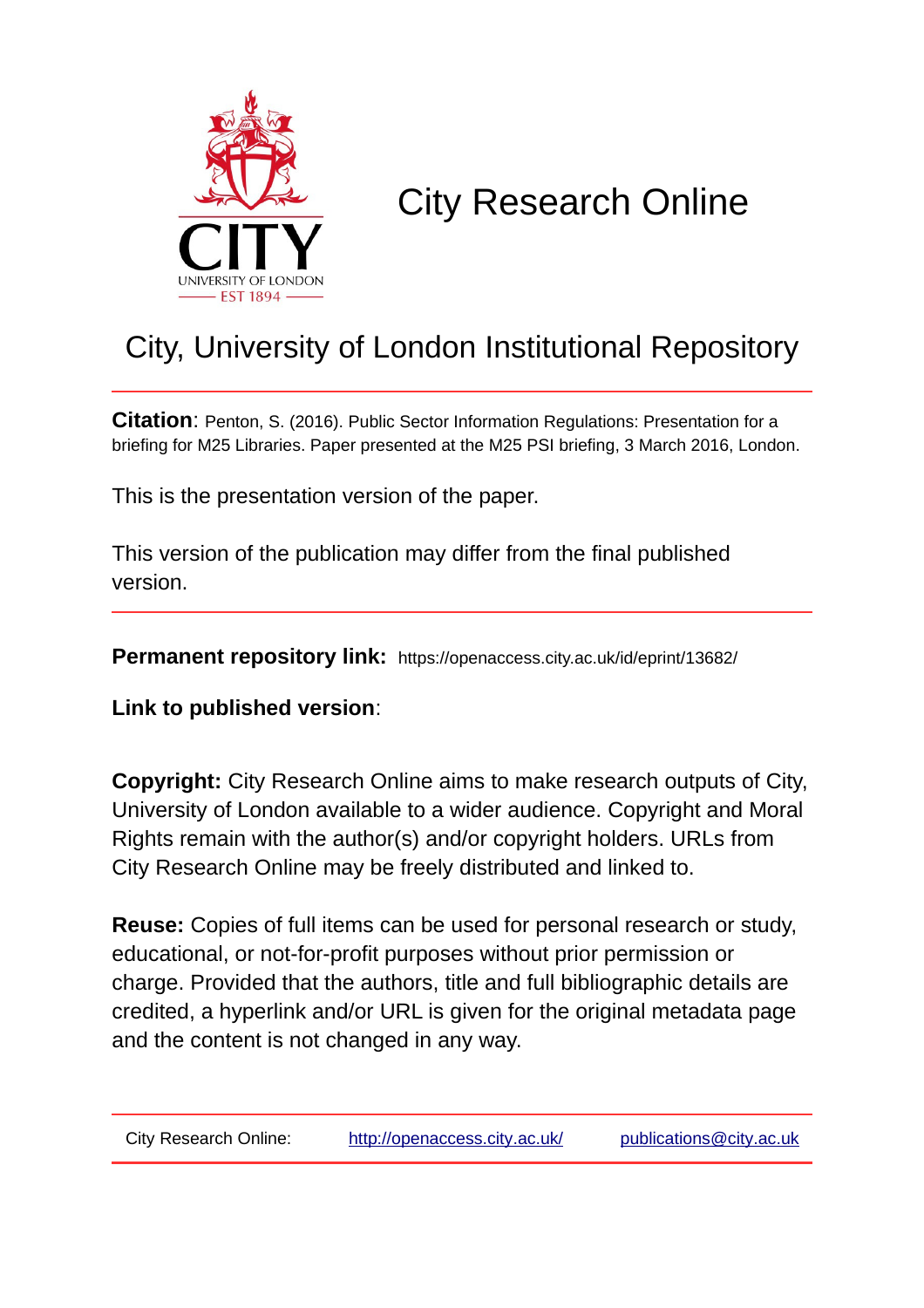# **Public Sector Information Regulations Presentation for a briefing for M25 Libraries 3 March 2016**

### **Stephen Penton, Copyright Librarian, City University London**

[stephen.penton@city.ac.uk](mailto:stephen.penton@city.ac.uk)

[This paper is distributed under a [Creative Commons Attribution Non-Commercial Non-Derivative](https://creativecommons.org/licenses/by-nc-nd/4.0/) (CC BY-NC-ND) licence.]

I have been asked to give a personal account of my experiences of looking into the Public Sector Information regulations at City University London. I am not intending to speak so much as an expert about the PSI regulations, but rather as someone who has been investigating them, experiencing quite a lot of confusion, and then has arrived at an interpretation which I think makes sense (at least to me!). In this sense I think I may have been in the same position as many of you. So I am aiming to share something of the process I went through in arriving at this interpretation, as well as how we at City University are implementing the requirements of the regulations. But it may well be the case that there are still things for me to learn, or have misunderstood.

The next thing I should say is that I am of course a librarian, not a lawyer, even though I am extremely familiar with legislation through working with copyright. I have investigated the Public Sector Information regulations and have formed some opinions, but these opinions are mine alone, and nothing I say this afternoon should be construed as legal advice! It is entirely possible that there are alternative interpretations, or that I may be mistaken in some of my views.

In the first part of this presentation I have considered the difficulty I experienced in seeing how the PSI regulations and Freedom of Information legislation are different, as well as in interpreting certain aspects of the PSI regulations. I have also considered the variety in interpretations by different institutions that seem to have resulted. In the second part of the presentation I will describe how I went about making the arrangements for complying with the regulations at City University London. I will also be suggesting ways of approaching interpreting and implementing the regulations.

#### PSI /FOI?

So how did this legislation seem different to FOI when I started looking into it? When you read in the PSI regulations: 'A public sector body must respond to a request for re-use promptly and in any event before the end of the twentieth working day beginning with the day after receipt' (1), it is hard to see how this is different. From my experience in my last role of supplying information about medical research in response to FOI requests, the information was often requested for specific purposes, and therefore was certainly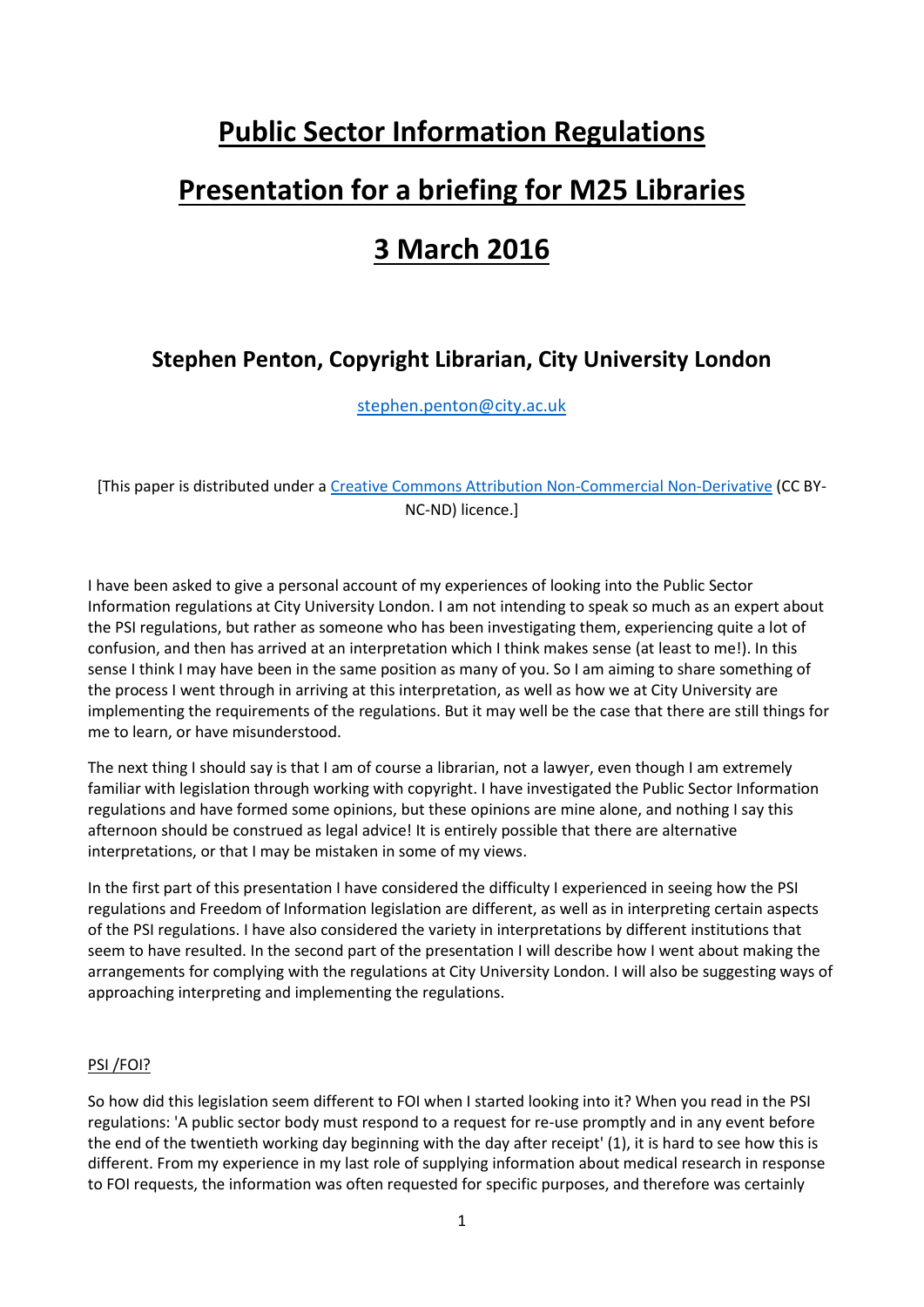being re-used (for example being analysed, or used for benchmarking). In fact, guidance from The National Archives states: 'Information obtained under access legislation [including FOI] presumes the re-usability of the information unless it is otherwise excluded (for example by third-party copyright or exemption)' (1). But when I read on the website of a certain County Council 'FOI is about access to information and does not give an automatic right to re-use the information' (2), which seems to me to be contradictory, I started to get very confused.

This concept of re-use opens up another problem for me, which is what exactly it means in this context. I discussed this with colleagues, and our interpretation was that it means exploiting the document or information in a tangible way (for example analysing, exhibiting, re-publishing), and not just personal reading. But I don't know if that is what the regulations are intending to convey.

Another aspect of the regulations where a rather disconcerting degree of interpretation appears to be necessary is in writing the Public Task statement, given that there is no precise template for us to follow, other than that it is our 'core role and functions' (3). In fact I have come to see that this is quite sensible, although certainly rather challenging for us; it is true that university libraries can potentially have a surprisingly wide remit. For example, some are legal deposit libraries, one is also a public library (The Hive in Worcester), many have historically important archives, and some universities may have libraries with a very specialised focus (there are many examples but one that springs to mind is the Scott Polar Research Institute at the University of Cambridge).

There are some other aspects that confused me, and that I feel could potentially confuse requestors:

- 1. Some information that would previously have been requested using FOI may now be part of the Public Task, and so is now presumably subject to the PSI regulations instead (I'm thinking of information such as policies and perhaps certain financial information). I think I'm right in saying that either FOI or PSI can apply to any particular information, but not both; and if the requested information is part of our Public Task, it is PSI.
- 2. The PSI regulations seem to me to potentially cover a disconcertingly wide and diverse range of documentation. It could include what might be described as management information, such as statistics and policies - information produced 'as part of established custom and practice' - this is the terminology from guidance produced by The National Archives (3). And of course it also includes archival material – this will be a very important aspect for some universities, though not so much for City University as we do not have a large archive. Some of this material (particularly archival) may not have been subject to access legislation before.
- 3. The PSI regulations may cover different information and documents in different university libraries, depending on how they have defined their Public Task.

As well as aspects that are open to interpretation, there are also highly specific aspects of the PSI regulations, which for me added to the difficulty of understanding them properly. For example, we need only supply information if it has been used before, and the purpose for which it was used is different to that for which it was created. Similarly if we pass information to another public sector body as part of our Public Task (such as statistics to SCONUL), this is not considered re-use and does not require us to make the information available to anyone else. But if we subsequently make those statistics available to another body or individual, for example another university for the purposes of comparison or benchmarking, we must then make them available for the same purpose to anyone else who asks.

From looking at the approaches of other university libraries, it is clear that a variety of interpretations have resulted from the legislation. I am not going to comment on the interpretations, or identify institutions, but I will give examples. One university has stated that their 'museum and archival collections are not covered by the PSI Regulations. For administrative convenience, …[they have]… decided to apply the same terms and conditions to both library materials and the archival and museum collections it holds for the University.' (So I think they're saying that they are applying PSI principles anyway.) By contrast, the Public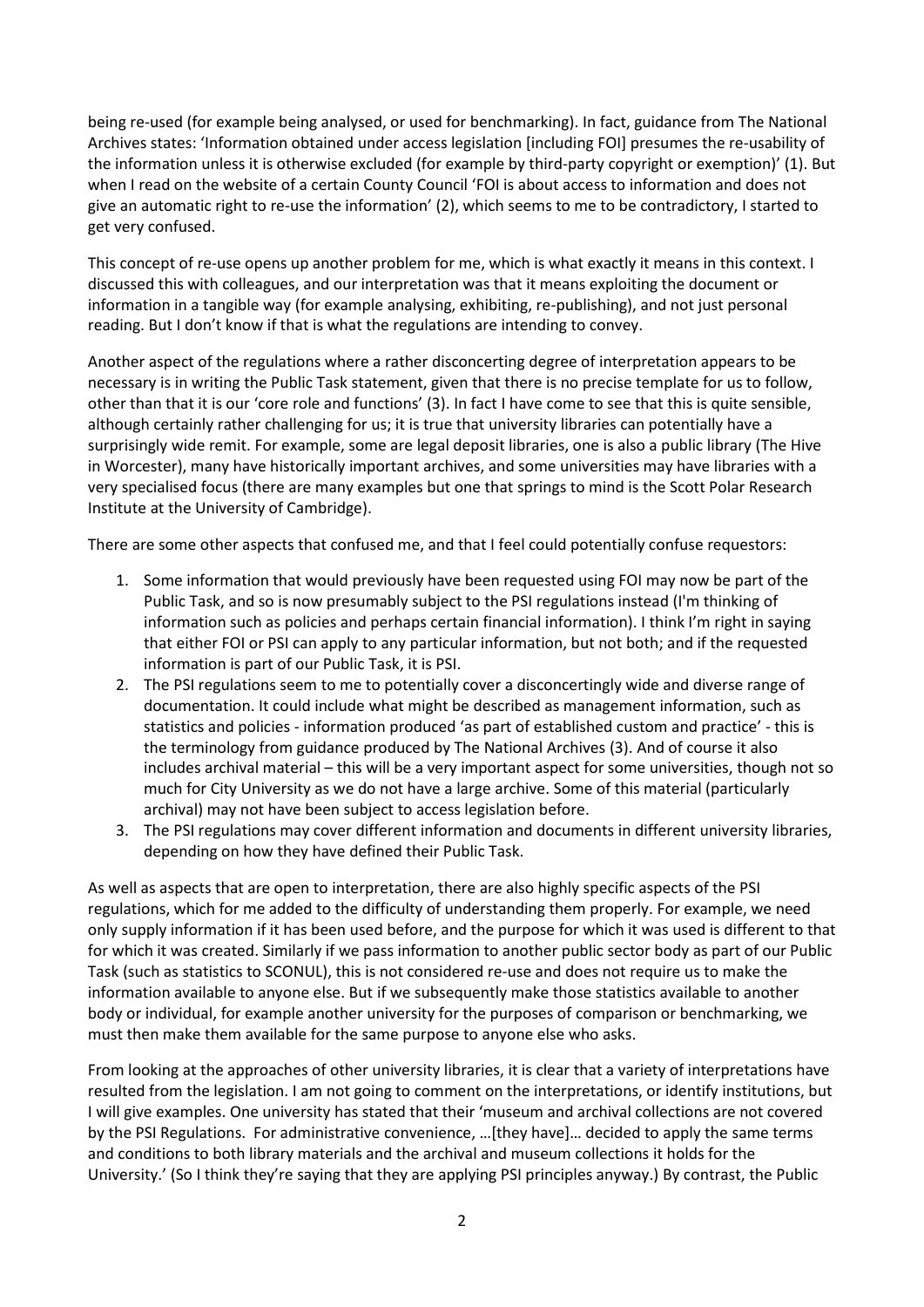Task of another university only refers to their Archives and makes no reference to their Library. And I have found only one university that has produced a list of information assets, which is something that guidance from The National Archives indicates is necessary.

So it can be seen how difficult it seems to be to pin down very precisely the parameters of the legislation, because of the room for flexibility (which is potentially helpful), combined as well with highly specific aspects. It is rather disconcerting, as it is the law and so we want to, and need to, get it right! I think that the important thing to remember is that PSI is primarily about allowing re-use in a consistent and open manner, which is what we try and do anyway as librarians. Asking ourselves the following questions is an approach that may help in considering the arrangements to be made for complying with the regulations, as well as responding to requests:

- 1. Is the requested information/document within our Public Task?
- 2. Is the document subject to any exception (i.e., subject to third party copyright, or confidentially or personally sensitive)?
- 3. Does the request clearly state what the requestor wishes to use it for?
- 4. Has the document been used for the same purpose before, either by ourselves or another body?
- 5. Is it appropriate for us to make a charge for supplying the document?

Another approach that I found helpful in clarifying matters to myself was to consider what information is covered by our Public Task. I did this using the guidance on Public Task statements from The National Archives (the section called 'What information falls within my Public Task').

- 1. It is essential to your public service (e.g., policies)
- 2. It is produced as part of a statutory requirement (I haven't been able to think of any examples where this would be the case)
- 3. It is produced by established custom and practice (e.g., statistics, policies)
- 4. It enjoys authoritative status by virtue of being issued by you as a public sector body (e.g., library guides, if not already publicly available)
- 5. You are the only source for the information (e.g., material in our archive)
- 6. Its creation and maintenance is funded through taxation rather than revenues or private investment (e.g., budget, expenditure – although be careful if the information is commercially sensitive, such as quotations from suppliers of electronic resources).

#### Practicalities: Implementation at City University London

I am now going to describe how I went about making the arrangements for complying with the regulations at City University London.

One of the first things I did was to involve the Information Compliance Officer, who has operational responsibility for handling FOI requests. In my view it is necessary to involve the person who has responsibility for this sort of access legislation in your institution, even though PSI only pertains to the library. This will ensure expertise in how to respond to such requests in the right sort of way, and in having to deal with the Information Commissioner's Office if necessary. It will also reduce the amount of resource required from the Library (which is probably good news for all of us!), and will mitigate against any risk caused by problematic requests. In our case this was also the way to get the necessary information on the 'Legal' webpage of the university's website, which we felt should happen - I don't know if any other universities have done this but it always seemed to me that legally PSI has equal status with FOI (even if it doesn't apply to the whole university) so it was logical for it to be included there, as FOI is. PSI certainly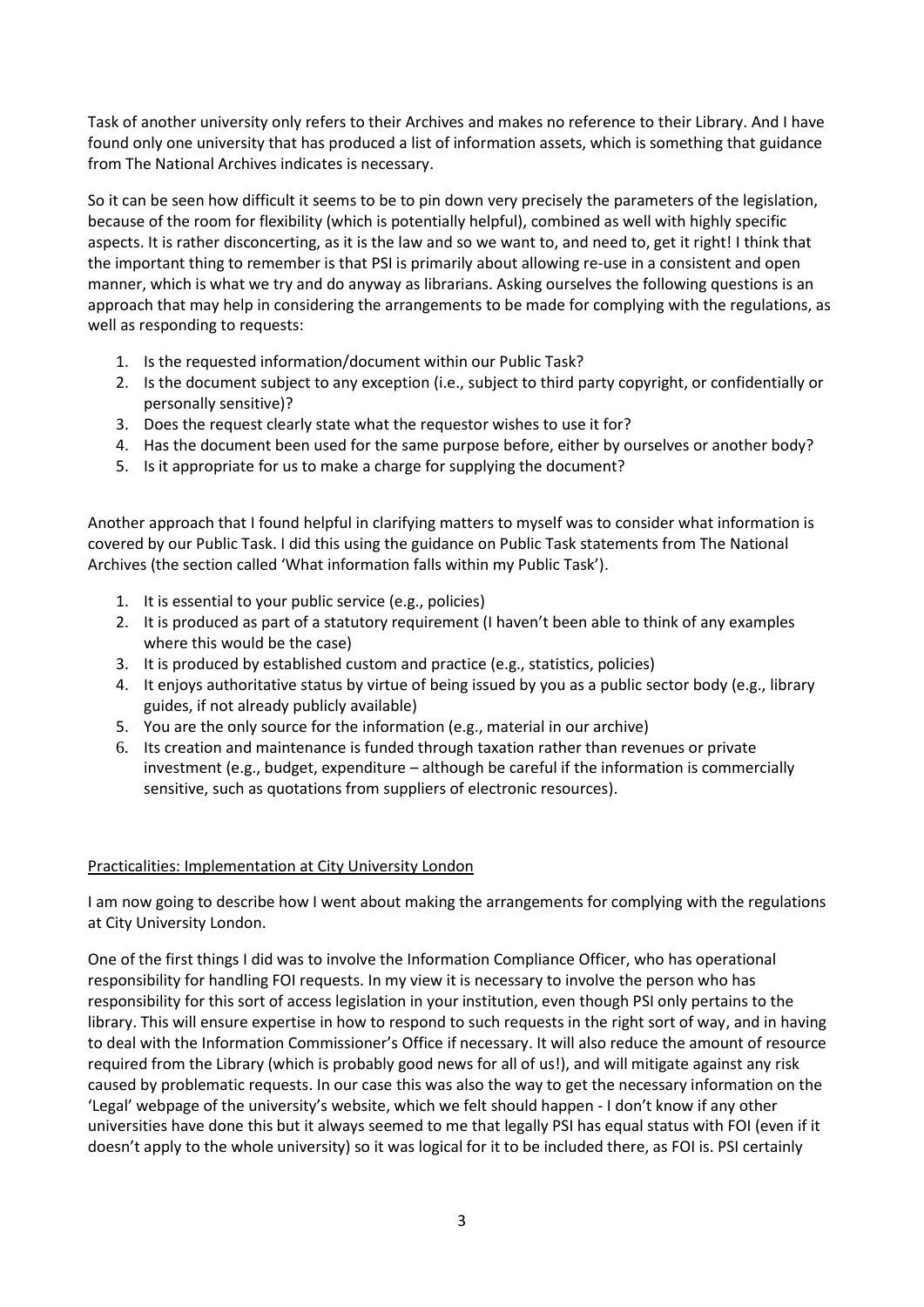enjoys equal status in that requestors are able to complain to the Information Commissioner's Office if they are unhappy with the outcome of a request.

Our text for the legal page includes:

- 1. Where to find the list of information assets in our libraries' collections
- 2. The information that a requestor must supply in order to have the request considered.
- 3. How to request a review of our Public Task statement
- 4. Contact details
- 5. When the statement will next be reviewed

Involving the Information Compliance Officer also allowed us to integrate the workflow for PSI into that for other requests: at City University messages sent to the FOI and Data Protection Access email addresses are routed to a single mailbox, from where they are then sent to the most appropriate recipients within the university to provide the information (or give a reason why it shouldn't be provided). PSI requests will be treated in the same way though of course will always come to the Library. The Information Compliance Officer has produced a written process and a flow diagram to show how PSI has been integrated into existing workflows.

Keeping detailed records is one of the keys to success when dealing with access legislation such as FOI and PSI. Although I'm sure that we all already keep records of requests for use of material in our custodianship, we should review our practices to make sure that they are appropriate for implementing the PSI regulations. For example, perhaps we haven't always used a formal licence when granting permission for re-use, and might decide to going forward – the licence used and its details will need to be recorded, as we will need to use the same licence if we are asked for the same information for the same purpose again; and there may be other information that now should be recorded. Information Compliance staff should keep records of requests, but Library staff should continue to keep their own records, in case there are specific library or archive related details that non-specialist staff may overlook.

I will now talk about how I approached writing the Public Task statement. I started this with some trepidation because of my previously mentioned concerns about the extent of the freedom we have in doing this. So first I looked at other statements from other institutions, and it seems that they tend to include some (but not necessarily all) of the following:

- 1. Description/history of the work of the institution
- 2. Reference to any relevant university regulations or similar regarding the library's existence
- 3. Reference to strategy documents
- 4. A description of the activities of the library
- 5. A description of how PSI requests and comments on the Public Task statement will be handled
- 6. When the statement will be reviewed

This helped a lot, and writing the statement proved easier than I anticipated. I used existing text as much as possible from our library website, that briefly explains what we do, and I also provided links to other documents to enlarge upon this (following the lead of the Cambridge University Library Public Task statement here); these were our Library Services Strategic Vision for 2015-2018, and Library Services Operational Plan 2015-2016. In our case I didn't feel that any reference to our university's or library's history was necessary; Cambridge University Library did include this, but I can understand why they might feel that they want to make reference to their heritage. I would strongly advise both re-using text and linking to pre-existing documents if possible, as it saves time. This enabled me to keep the statement fairly brief, as they mostly seem to be. If you're not sure how to start writing your Public Task statement, there are now quite a number available from various universities which could be used as models to get you started.